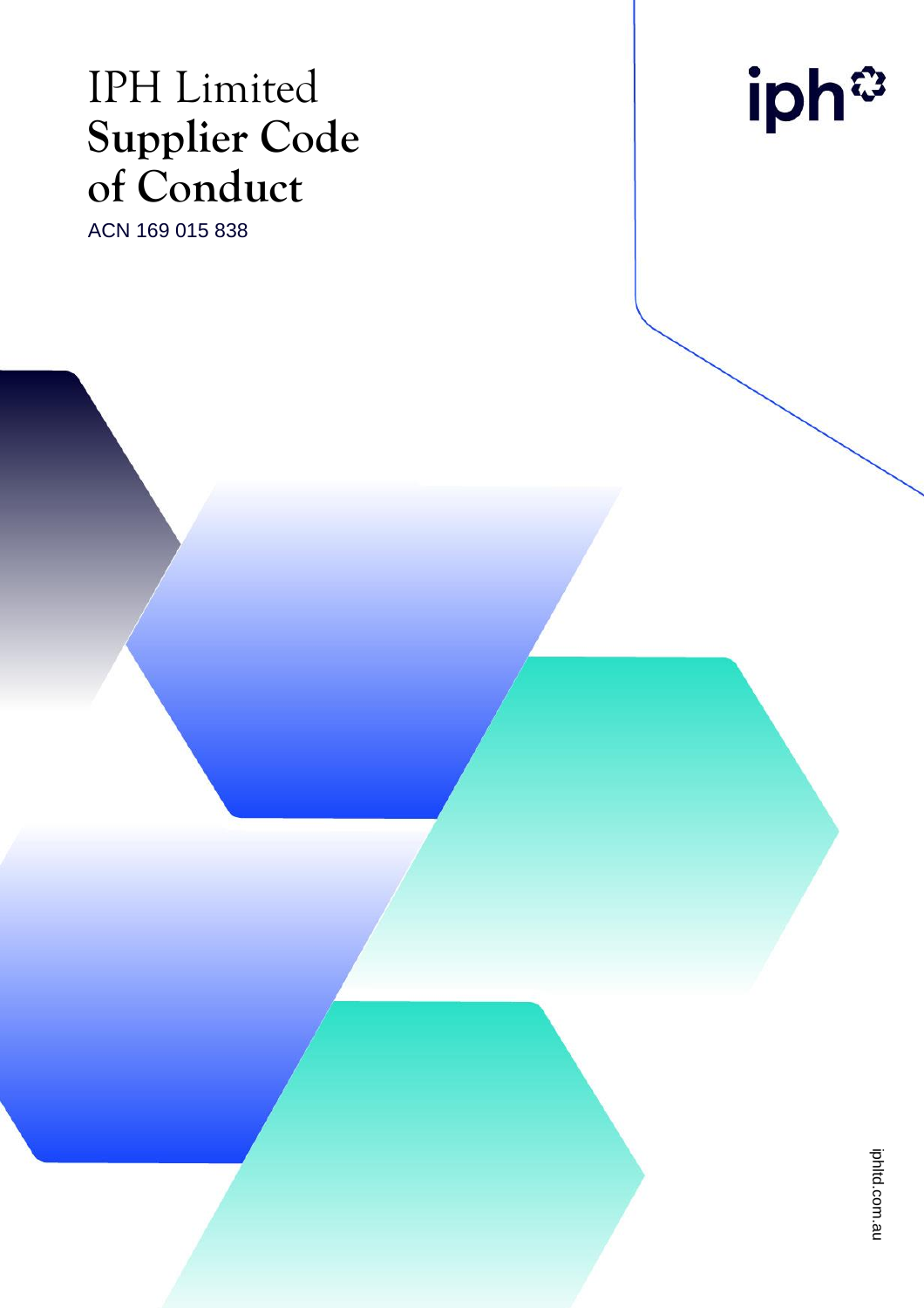### 1. Overview

IPH Limited (ABN 49 169 015 838) (**IPH**) and its businesses (each a **Group Business** and collectively the **IPH Group**, **we** or **our**) are leaders in the delivery of a wide range of intellectual property (**IP**) services and products and each Group Business is renowned for being a professional, ethical and honest business organisation.

The IPH Group is committed to maintaining the highest ethical standards in the conduct of our business activities. As part of this, the IPH Group strives to conduct ethical and socially responsible procurement.

This Supplier Code of Conduct outlines the standards and behaviours we expect from our suppliers (being any person or entity that provides goods or services to the IPH Group) in order to further our commitment to ethical business practices. The IPH Group expects all our suppliers to adhere to the Supplier Code of Conduct when conducting business with the IPH Group.

The expectations set out in this Supplier Code of Conduct are complementary to, and are not intended to supersede or alter, the supplier's regulatory or contractual obligations with the IPH Group. Suppliers should review any existing agreements, contracts or purchase orders with IPH or a Group Business as these may contain additional obligations or higher standards than those set out in this Code of Conduct.

## 2. The IPH Group's values

The IPH Group's success is underpinned by the core values set out in the IPH Group Statement of Values (available at [https://www.iphltd.com.au/investor-information/\)](https://www.iphltd.com.au/investor-information/). These values assist us to deliver tailored commercial solutions to our clients, create and maintain value for our stakeholders and empower our people. Our core values are:

- Excellence in service delivery to our clients
- Innovation in value creation
- Integrity in business practices
- Efficiency and effectiveness in our operations
- Empowerment and engagement of our people.

When conducting business with the IPH Group, you can expect that we will act in accordance with these values.

## 3. Sustainable supply chain principles

#### **a) Legal requirements, governance and business practices**

When conducting business with the IPH Group, we expect our suppliers to take the following steps to ensure effective compliance and governance operations:

• operate in full compliance with all applicable laws, regulations, policies and procedures in the jurisdictions in which the supplier does business;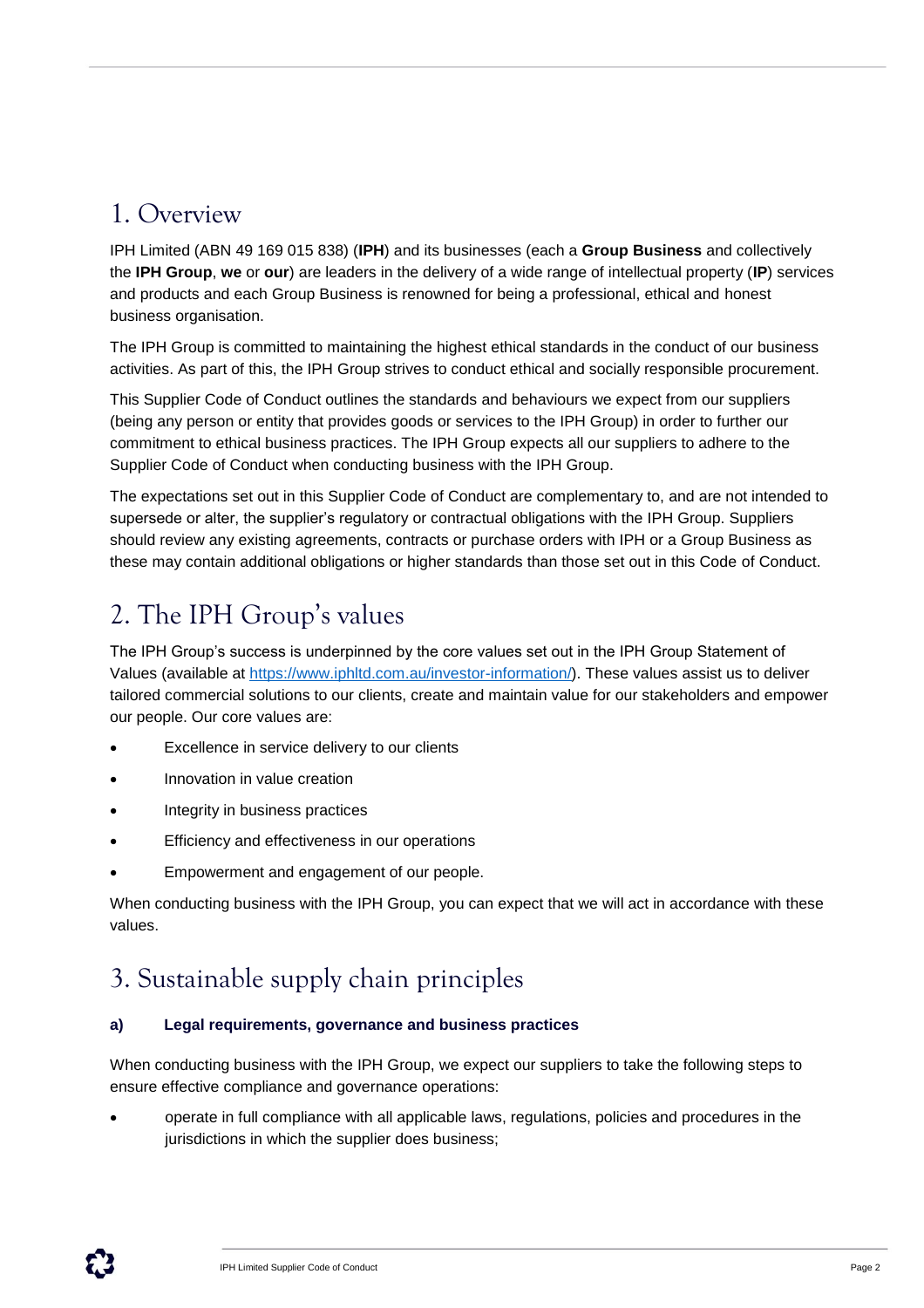- promptly bring any breach or suspected breach of relevant laws or regulations to the attention of a Group Business;
- comply with the IPH Group Anti-Bribery Policy (available at [https://www.iphltd.com.au/investor](https://www.iphltd.com.au/investor-information/)[information/\)](https://www.iphltd.com.au/investor-information/). This includes declining any money, gifts, favours or entertainment which might influence or be seen to influence the supplier's business judgement;
- act with integrity and honesty, including faithfully observing IPH Group policies, rules, regulations and contracts and engaging in honest and fair dealings with clients, customers, employees and the general public; and
- promptly disclose any real or perceived conflicts of interest between the supplier's personal or business interests and their duties to the IPH Group or its clients and customers.

#### **b) Human rights and employment practices**

The IPH Group expects our suppliers to comply fully with relevant employment laws and to respect human rights in the course of their business operations. This includes the following:

- ensure reasonable working hours and wages for the supplier's employees;
- provide a safe and healthy working environment for the supplier's employees and contractors;
- commit to ensuring a culture of respect and inclusion for all workers;
- comply at all times with all international human rights laws and ensure those laws are followed throughout the supplier's supply chains;
- forced labour, bonded labour, child labour, slavery and human trafficking must not be used under any circumstances; and
- not use, or in any way benefit from or contribute to, any type of modern slavery. The IPH Group's efforts towards combatting modern slavery are set out more fully in the annual IPH Limited Modern Slavery Statement (available at [https://www.iphltd.com.au/investor-information/\)](https://www.iphltd.com.au/investor-information/).

#### **c) Environmental considerations**

The IPH Group is taking steps to reduce our environmental impact and requires our suppliers to ensure they comply with all applicable environmental laws when conducting business with us.

#### **d) Privacy**

The Privacy Policy of each Group Business explains how we collect, use, manage and disclose personal information and how you can contact us if you have queries about our management of personal information.

Our suppliers must ensure they have in place adequate information privacy and security protection procedures to protect personal information disclosed to them by the IPH Group from unauthorised access, use and disclosure. For further information, see the IPH Privacy Policy (available at [https://www.iphltd.com.au/privacy-policy/\)](https://www.iphltd.com.au/privacy-policy/) or the Privacy Policy of each of our Group Businesses, available on their website.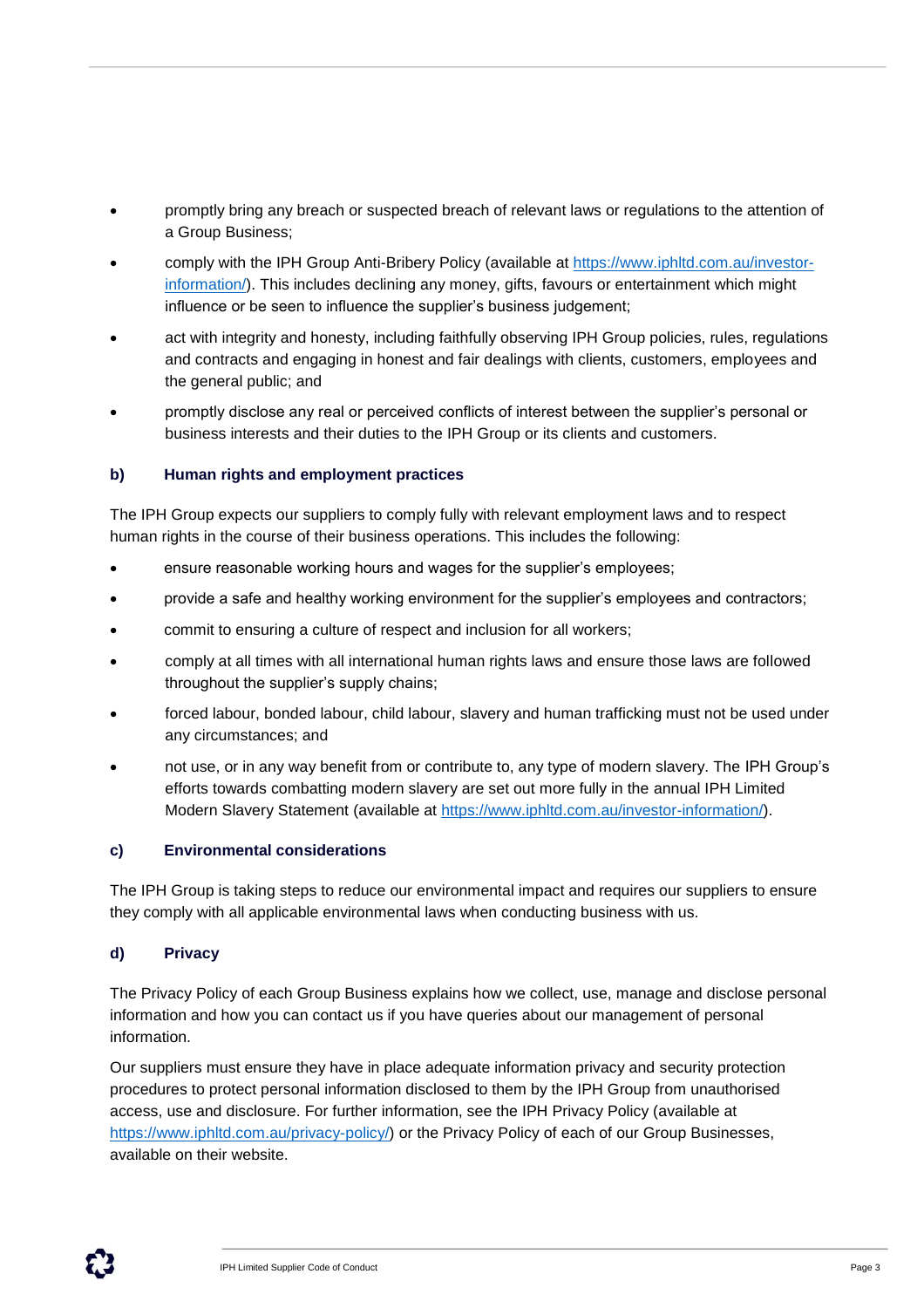## 4. Compliance

Suppliers are expected to communicate this Code of Conduct to their employees, related entities, subcontractors and next tier suppliers involved in any supply to the IPH Group, so they are aware of, acknowledge and ensure compliance with this Code of Conduct. Suppliers are also expected to demonstrate a willingness and commitment to comply with this Code of Conduct.

The IPH Group may from time to time carry out assessments of the practices of its suppliers to verify compliance with this Code of Conduct. In that case, the supplier should cooperate and work collaboratively with the IPH Group.

In some instances, if a supplier is unable or unwilling to meet the requirements of this Supplier Code of Conduct, or demonstrates corrupt or unethical conduct, we may choose to end the relationship at our discretion, subject to contractual obligations.

## 5. Contact details

If you have any questions about this Supplier Code of Conduct, please contact your Group Business contact person or email [suppliers@iphltd.com.au.](mailto:suppliers@iphltd.com.au)

If an IPH Group supplier becomes aware of a suspected or actual breach of this Supplier Code of Conduct, the supplier should notify the Group Business with which it engages as soon as possible using the contact details above.

Suppliers may also report concerns about illegal, unethical or improper conduct or breaches of this Supplier Code of Conduct through the IPH Group Whistleblower Policy, which can be accessed at [https://www.iphltd.com.au/investor-information/.](https://www.iphltd.com.au/investor-information/)

The IPH Group is committed to supporting our suppliers to operate in an ethical and sustainable manner and we look forward to continuing to work with you.